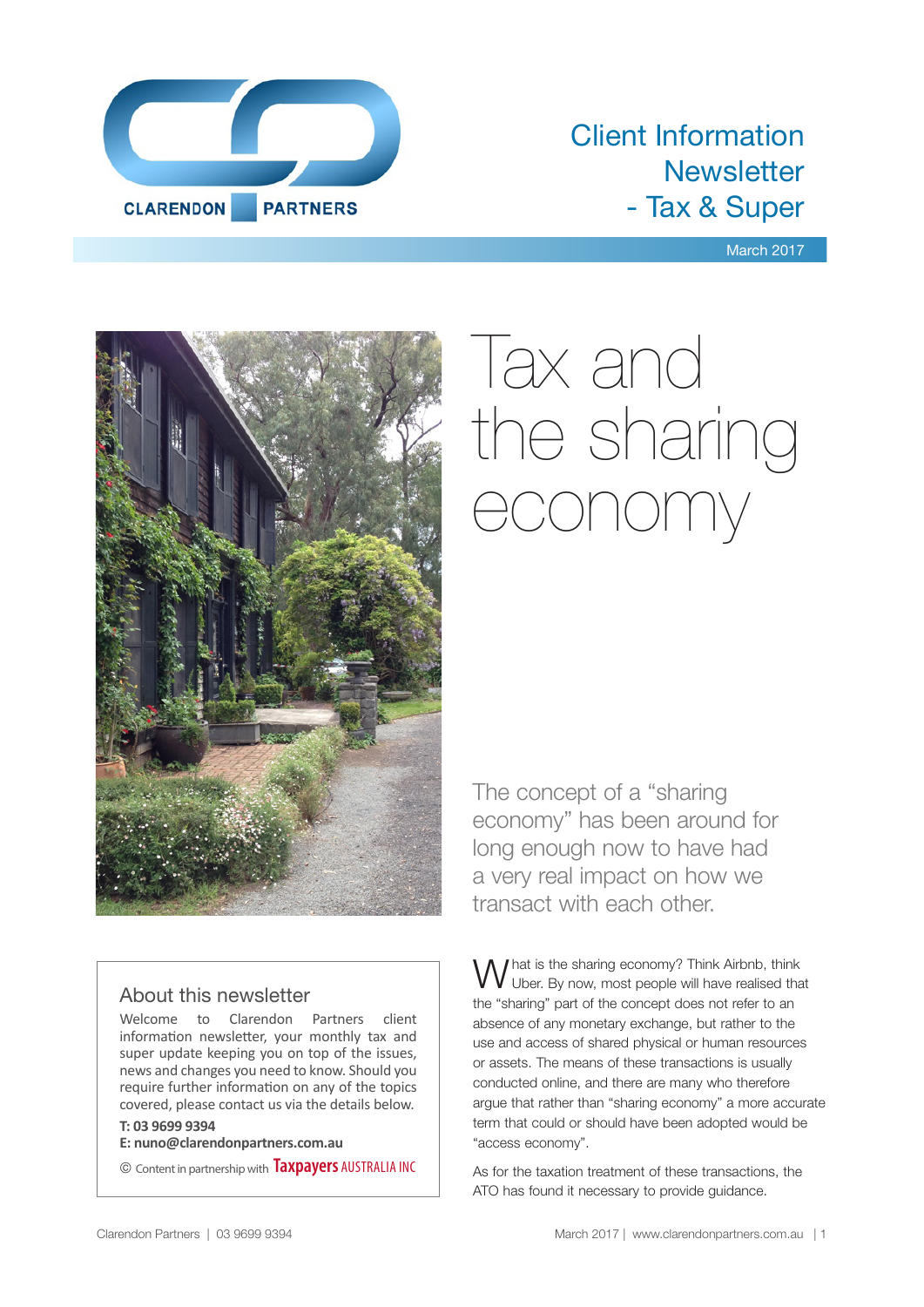#### Tax and the sharing economy *cont*

#### HOW DOES THE TAXMAN DEFINE THE SHARING ECONOMY?

For its part, the ATO states that it views the sharing economy as a system that "connects buyers (users) and sellers (providers) through a facilitator who usually operates an app or a website".

The ATO identifies some popular sharing economy services in Australia as those that include:

- renting out a room or a whole house or unit on a short-time basis
- providing "taxi" travel services (or ride-sourcing) for a fare
- providing personal services, such as creative or professional services like graphic design, creating websites, or odd jobs like deliveries and furniture assembly, and
- renting out a car parking space.

#### TAX CONSIDERATIONS

The ATO says taxpayers who are involved with the sharing economy may need to consider:

- if they are carrying on an enterprise,
	- if they need an ABN
	- if they need to register for GST and lodge business activity statements
- if the price of the goods or services provided includes **GST**
- if and when they need to provide tax invoices for sales and services
- if they need to declare this income in an income tax return
- what GST credits and income tax deductions can be claimed for expenses related to earning income
- how all their sharing economy activities added together affect their GST and income tax obligations.

#### UBER DRIVERS BEWARE OF YOUR GST **OBLIGATIONS**

As a general rule, an entity is only required to register for an ABN and GST if they are carrying on an enterprise (say a business) and their current annual turnover or expected annual turnover is \$75,000 or more.

The ATO says that if you carry on an enterprise of providing ride-sourcing services, under the GST law you need an ABN, need to be registered for GST, and are

required to account for GST on the full amount of every fare regardless of how much or how little you earn (as the GST registration threshold does not apply to ridesourcing services, but starts from the first dollar).

But you can also claim the business proportion of your input tax credits.

A recent decision in the Federal Court of Australia confirmed that Uber drivers must register for an ABN and for GST from the moment that they derive income from providing such services.

As Uber drivers are typically taken to be conducting a business as a sole trader by the ATO, you'll need to declare all the income earned from providing ridesourcing services and can claim the expenses to the extent they relate to providing the services.

#### GST AND MULTIPLE ENTERPRISES

If you are providing goods and services across multiple websites or apps, or through other enterprises outside of the sharing economy, the ATO states that this would require an ABN and registration for GST when total turnover for all activities together is, or is expected to be, \$75,000 or more per year.

Further, the ATO says if you are registered for GST because you are already carrying on an enterprise, you must account for GST on all the sharing economy goods and services provided that are subject to GST.

For example, if you have an enterprise that provides ridesourcing services, and have to get an ABN and register for GST regardless of your turnover, you would also have to account for GST on a car park you rented out.

#### RECORD KEEPING

Regardless of how much you earn, or the reasons for you providing goods or services, the ATO says you should keep records of income and expenses so we can keep track of your activities and assist with tax obligations when they arise.

"You may intend to provide goods or services as a hobby or recreational pursuit," the ATO says, "but your level of activity over the whole year may mean that you are in fact running a business and need to comply with income tax and GST obligations."

Your duties and obligations under the sharing economy can be tricky, so please check with this office if you have any questions.  $\blacksquare$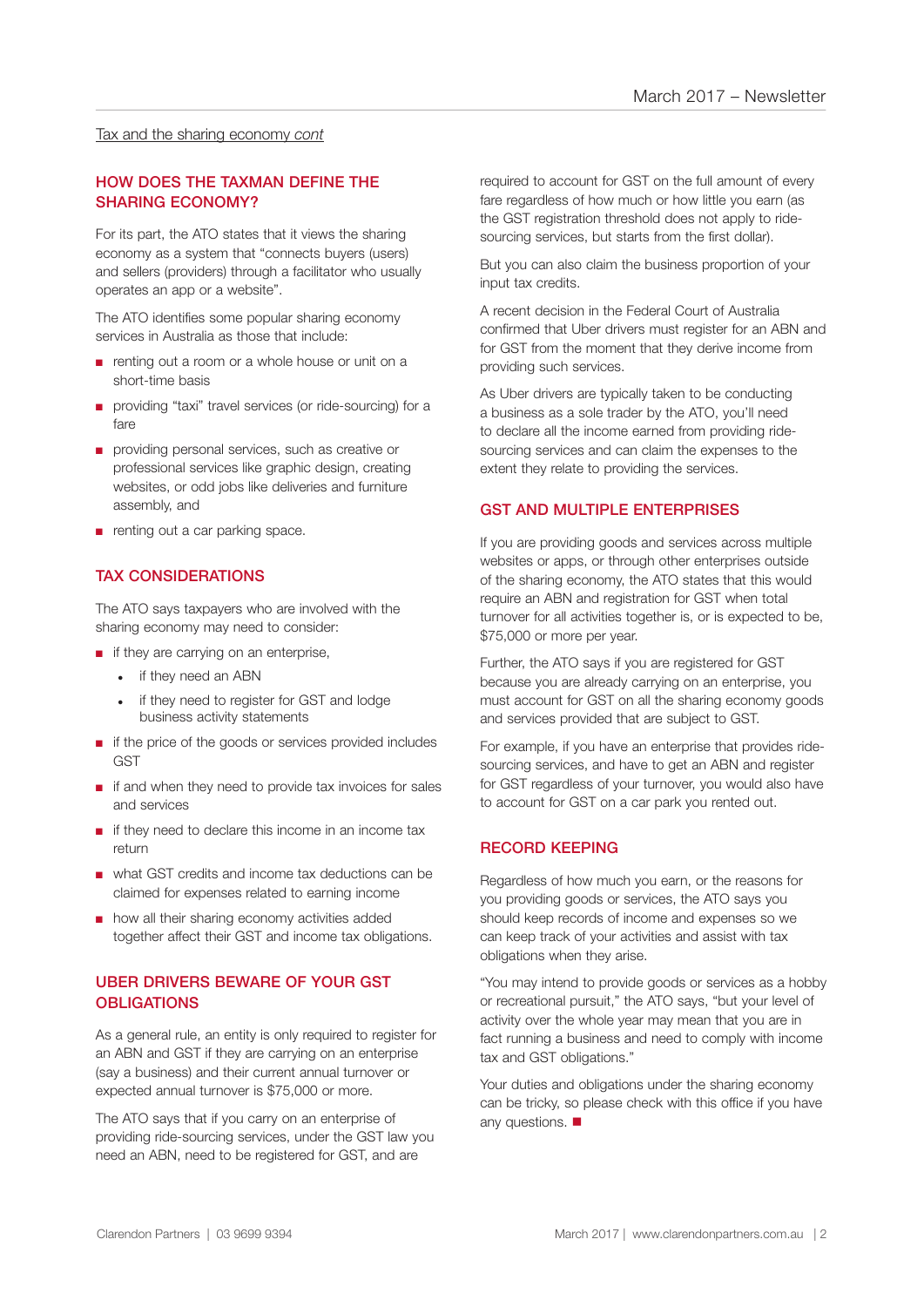

As a general rule, an Australian resident shareholder is assessed for tax on dividends received plus any franking credits attached to those dividends.

The shareholder is assessed on the "grossed-up" income and then allowed a "franking tax credit" in respect of the corporate tax paid by the company on the profits from which those dividends are paid. This system is referred to as the dividend imputation system.

This just means that the company attributes or assigns the underlying tax (imputes it) to the receiving shareholder. The dividend comes with a "franking credit" representing the company tax paid by the company on the profits underlying the dividend, which the shareholder can use to offset their own tax liability.

Dividends can be fully franked (that is, franking credits have been attached to 100% of the dividend paid), partly franked (franking credits have been attached to a portion of the dividend paid) or unfranked (no credits attached). Your dividend statement should spell out the percentage to which the dividend is franked.

Excess franking tax offsets are refundable to certain taxpayers (that is, individuals and superannuation funds). For a company, excess franking credits are not refundable,

# **Share dividend income** and **franking credits**

Mum and dad investors in receipt of dividends from their share portfolio often benefit from investing in blue chip shares because they usually have franking credits attached.

but may be converted into an equivalent tax loss and carried forward to use in a subsequent income year.

#### How it works

The example on the following page illustrates how the dividend imputation system works and how you can benefit if you receive a franked dividend.

As illustrated, for an individual, those who are paying tax above the personal tax rate of 30% will need to pay "top up tax" on the dividend received – while those who pay tax below the personal tax rate of 30% will in most cases be entitled to a refund.

#### What about trusts and partnerships?

If a franked dividend is paid to a trust or partnership, the franking credit is "grossed-up" and included in the trust or partnership's income. Each beneficiary or partner is typically entitled to utilise those credits based on their share of the net income (subject to satisfying a holding period rule, which stipulates that shares must be held "at risk" for at least 45 days – this rule may also apply to individuals). For discretionary trusts, satisfying the  $cont \rightarrow$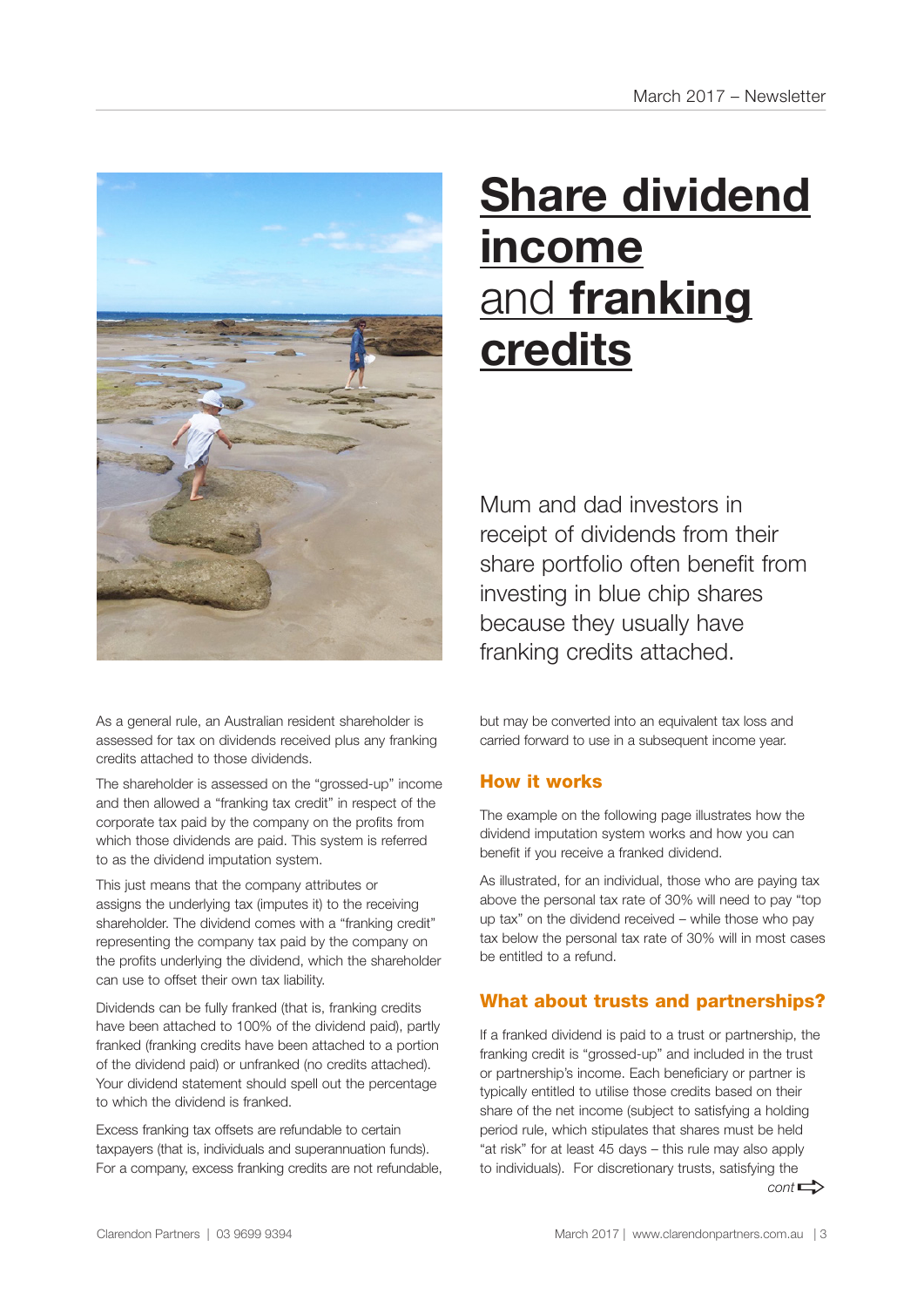#### Share dividend income and franking credits *cont*

holding period rule may entail the trust making a family trust election. Further, special rules apply in relation to ensuring the franked dividends can be streamed to beneficiaries (ask us to clarify if these situations apply to your case).

Where a company is in receipt of franked dividends, the franking credit is included in the recipient company's assessable income and a franking credit tax offset is allowed (subject to the holding period rule). The franking credit is then credited to the recipient company's franking account, available to be attached to the recipient company's own frankable distributions.

As noted, companies that are in receipt of franked dividends cannot be entitled to a refund of franking credits where they are in a tax loss position. Any excess credits are to be converted into a tax loss for recoupment in later years.

#### Are franking credits always available?

Not always. Note that franking tax offsets can sometimes be denied or limited because the entitlement to franking tax offsets or a refund of franking credits is subject to certain rules (ask us for clarification), which can include:

- **•** the "qualified person" requirement
- **anti-avoidance rules, and**
- **anti-streaming rules.**

If shareholders do not qualify for a franking tax offset, they do not "gross-up" (include the imputation credit in assessable income) and are not entitled to a franking tax offset.

We will make enquirie and account for your dividends and franking credits when we prepare your tax return – however, if you have any questions, please contact us. $\blacksquare$ 

#### **Example: Franked dividends and franking credits**

A company earned the following amount of taxable income and after tax profit:

| Taxable income\$15,000      |  |
|-----------------------------|--|
| Income tax paid             |  |
| (30% by the company)\$4,500 |  |
| After tax profit \$10,500   |  |

The company tax paid resulted in the following entry in the franking account:

Franking credit ................................\$4,500

An individual shareholder of the company receives a fully franked dividend. The table sets out the primary tax payable to shareholders on the dividend income at various tax rates (utilising the 2016-17 marginal tax rates to show the impact of the dividend at different marginal rates and ignores the Medicare levy).

Note: The top marginal tax rate is 47% due to the imposition of the temporary budget repair levy.

| <b>Marginal rate</b>                                        | 47%       | 37%       | 32.5%     | 19%       | 0%        |
|-------------------------------------------------------------|-----------|-----------|-----------|-----------|-----------|
| Dividend received (cash component)                          | \$10,500  | \$10,500  | \$10,500  | \$10,500  | \$10,500  |
| Add: Franking credit                                        | \$4,500   | \$4,500   | \$4,500   | \$4,500   | \$4,500   |
| Assessable income                                           | \$15,000  | \$15,000  | \$15,000  | \$15,000  | \$15,000  |
| Personal primary tax assessed<br>(Rate x assessable income) | \$7,050   | \$5,550   | \$4,875   | \$2,850   | $\Omega$  |
| Less: franking tax offset                                   | (\$4,500) | (\$4,500) | (\$4,500) | (\$4,500) | (\$4,500) |
| Tax payable                                                 | \$2,550   | \$1,050   | \$375     | Nil       | Nil       |
| Excess credit refundable                                    | Nil       | Nil       | Nil       | \$1,650   | \$4,500   |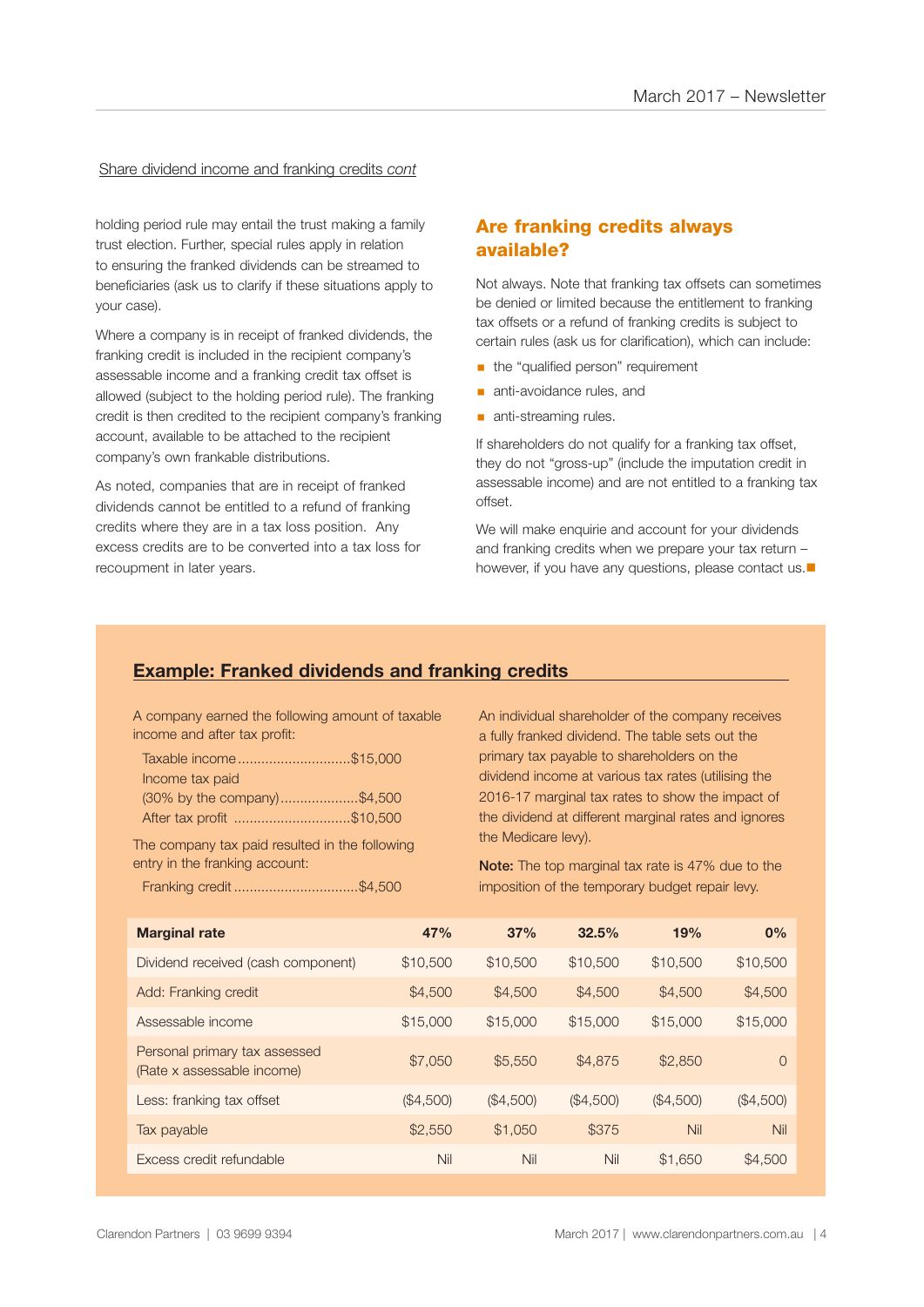

 $\bigcap$  alary sacrifice (or salary packaging) is where you  $\bigcup$ agree to take part of your wage as a benefit of some kind, equal in value to the salary it is exchanged for. The upside in you doing this is that your income tax is then based only on the reduced amount of salary that results.

If your employer agrees to go into a salary sacrificing arrangement with you, the benefit you get should typically be equal to the GST-exclusive value to the portion of salary that you give up, plus any FBT that is payable by your employer. Options that may be allowed by your employer include a car, shares or payments for your expenses, such as school fees, child care or home internet connection costs for example.

There's little restriction to the sorts of things you can ask for, but while you may have your own wish list, your employer might need to mull over whether or not any of them would fall within the ambit of the FBT regime. This is a crucial consideration for the employer, because while you get the benefit tax-free, the employer has to pay FBT on the value of the benefit.

Common fringe benefits you can salary sacrifice include:

- cars, (you can talk to us about novated leases, cars and FBT)
- property (which includes shares)
- expense payments (such as the payment of your loan repayments, school fees, child care costs and home internet costs – this also includes reimbursements of certain expenses).

On top of these, one of the most popular ones is salary sacrificing superannuation – more on this below.

#### **FBT EXEMPTIONS**

Basically, there are certain benefits that, because they don't generate more tax for your employer, might be more appealing. The following work-related items commonly provided in salary sacrifice arrangements are FBT-exempt benefits:

- a portable electronic device eg. a tablet computer
- an item of computer software
- an item of protective clothing
- a briefcase
- a tool of trade.

FBT-exempt items can include things such as mobile phones, tools of trade, and protective clothing. Laptop computers can be exempt within limitations, such as a work-only use. Your employer will also need to report certain benefits ("reportable fringe benefits") on your annual tax payment summary where the total value of the reportable fringe benefits (that is, those subject to tax) exceeds \$2,000. Excluded benefits and certain types of non-excluded benefits don't count. This will not affect your assessable income or Medicare levy. The total will however be used to calculate entitlements to incometested government support programs or benefits.

#### **SUPERANNUATION**

Topping up super, in addition to the minimum 9.5% that your employer pays, can be a popular option for salary sacrifice arrangements. There are several benefits for going down this path. For starters, any super put away under such a scheme to a complying fund are not considered fringe benefits, and are not taxed to your employer as such. A bonus for your employer is that such super contributions also garner them an extra tax deduction (if you are under 75 years).

Within limits, super funds only pay tax on these contributions at a rate of 15%, which is probably less than the PAYG rates you would otherwise pay if you received the salary as cash. A super fund also only pays 15% tax on earnings (like interest) from the invested money, which again is probably less than what you'd pay if you earned interest on the money yourself.

Contact this office if you want to learn more about salary sacrificing for yourself or as an employer.  $\blacksquare$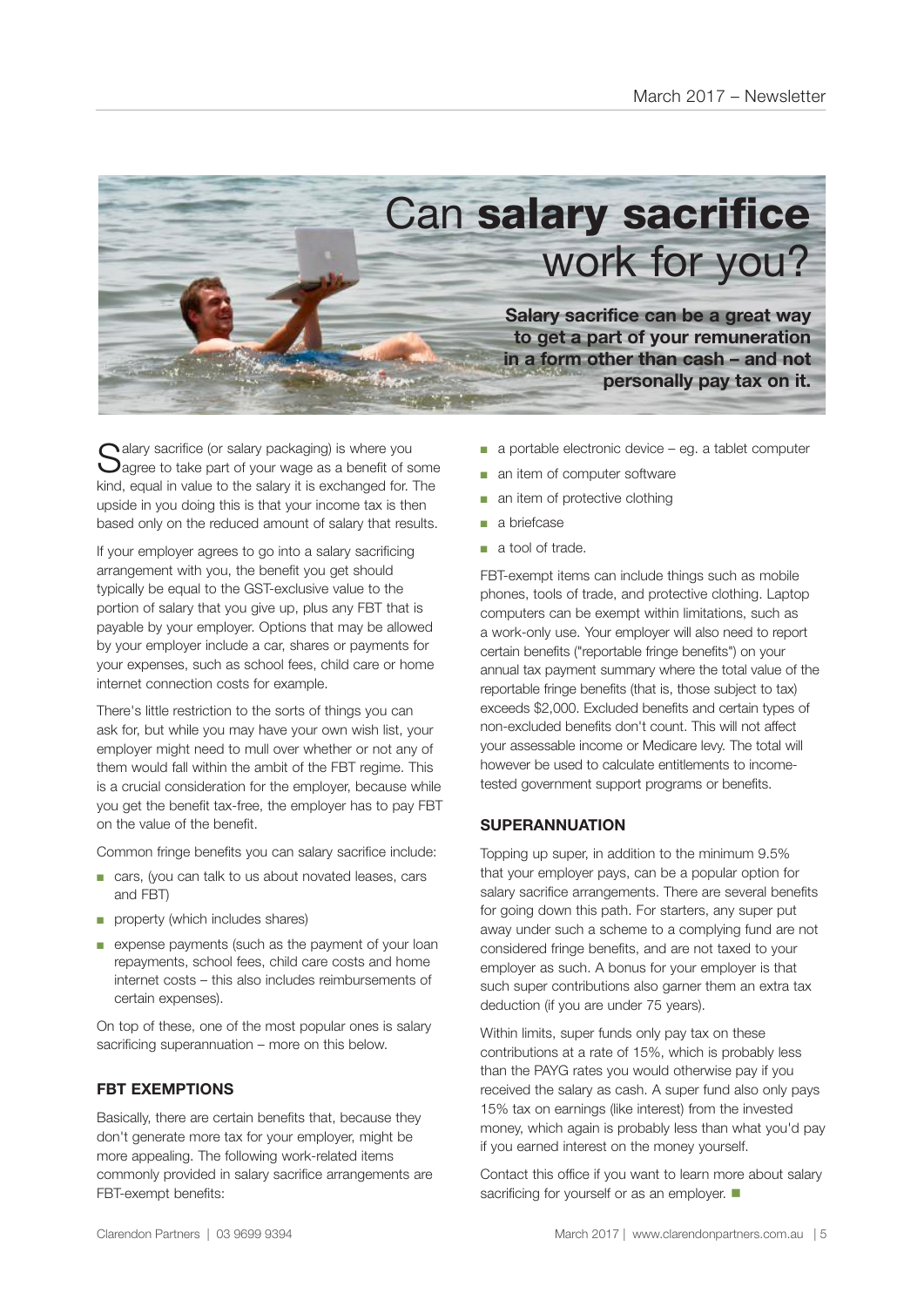

The provision of cars by employers to employees<br>
remains an issue that continues to create confusion for some business taxpayers. A not-uncommon situation is where the employer fails to identify that a car fringe benefit has been provided. This is typically found in family companies or trusts where a car bought by the business is provided to one of the owners who is also an employee (or that person's "associate" – say a spouse or child). Remember, a director is still considered an employee.

The ATO in the past has undertaken data matching activities with state base road registration authorities to identify newly registered vehicles under a company or trustee's name and issue amended assessments

where the car has been provided to an employee (or an associate of the employee). The default statutory formula would be adopted in calculating the resulting FBT liability (contact us for more information). This could be costly where the car is considered a luxury motor vehicle. It is therefore important to identify whether there are any vehicles held by a business and whether they are provided for use in the personal capacity of any employee or their family members.

Another issue that can present problems with respect to car fringe benefits is whether valid log books have been properly maintained (where the employer

has relied on the log book method in valuing benefits). Again, this is most relevant for family businesses where record keeping may not be up to scratch.

The ATO is reviewing log books being maintained for vehicles where there has been a high business use percentage. If you have adopted such an approach, it's important that you maintain and keep the appropriate log books. Failure to do so could result in the default statutory formula method being required by the ATO to be used, which will ultimately give rise to a higher FBT bill.

If you have any questions in relation to the ATO's recent activities, please contact this office.  $\blacksquare$ 

### Simplified approach for valuing car fringe benefits for fleets

During the FBT year, a simplified approach for calculating car fringe benefits for fleet vehicles was announced by the ATO. This change applies to the 2017 and later FBT years.

The new rules specifically apply to:

- an employer with a fleet of 20 or more cars
- the cars are "tool of trade" cars
- the employees are mandated to maintain log books in a log book year
- the employer holds valid log books for at least 75% of the cars in the log book year
- the cars are of a make and model chosen by the employer, rather than the employee
- each car in the fleet had a GST-inclusive value less than the luxury car limit applicable at the time the car was acquired, and
- the cars are not provided as part of an employee's

remuneration package (for example, under a salary packaging arrangement), and employees cannot elect to receive additional remuneration in lieu of the use of the cars.

If the above is satisfied, a business can apply an average business use percentage to all tool of trade cars held in the fleet in the log book year and the following four years.

Average business use percentage is determined by:

- gathering all log books kept for each car in the fleet
- determining which of those log books are valid
- confirming that the employer has valid log books for at least 75% of the cars in the fleet, and
- calculating the average of the business use percentages determined in accordance with each of the valid log books.  $\blacksquare$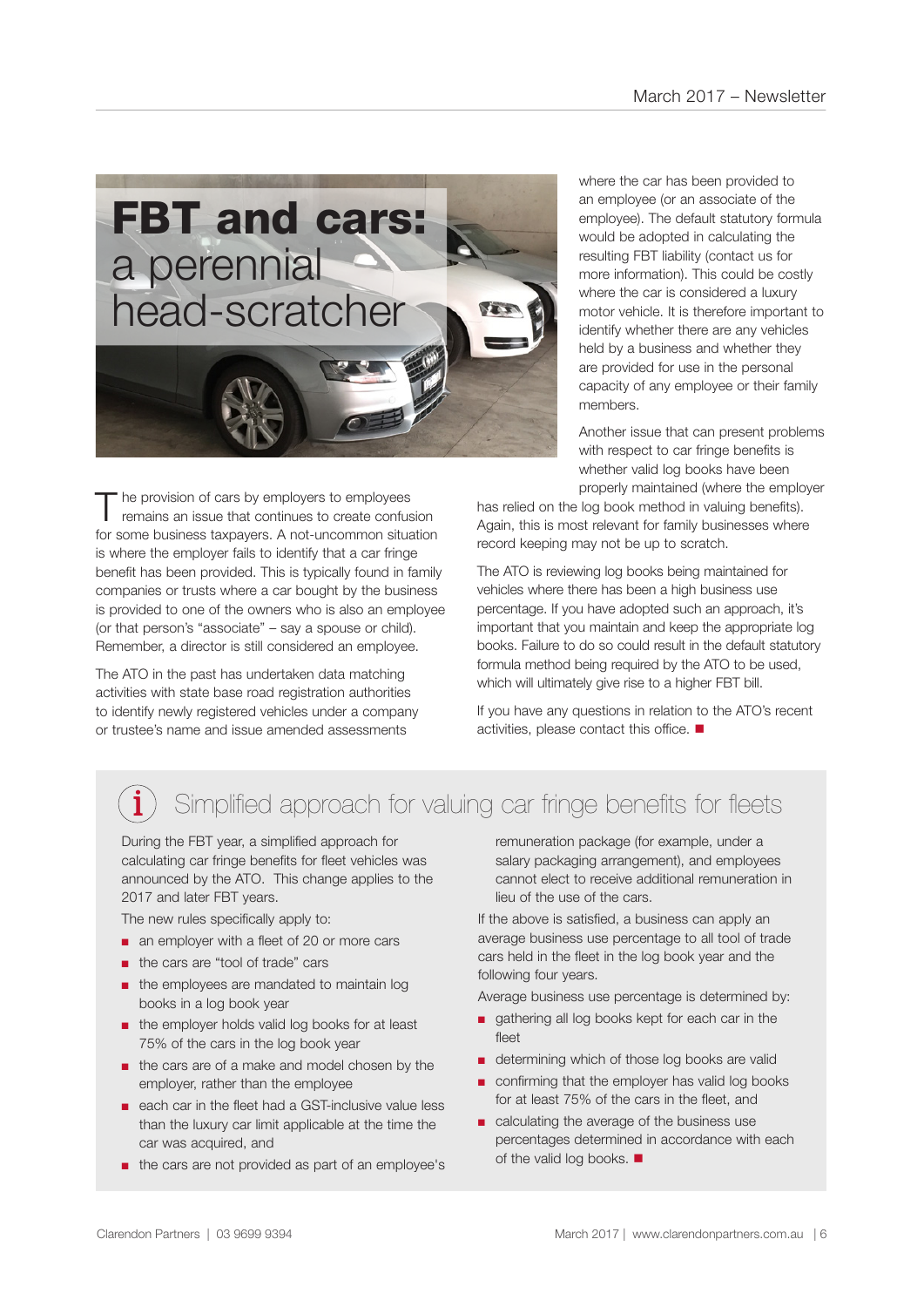

#### WHAT DOES THE ATO SAY IN RELATION TO THE IN-HOUSE ASSET RULES?

Recent ATO statistics on the SMSF sector show the proportion of reported breaches that relate to the in-house asset rules remains high. While it can be argued that the higher number is because the in-house asset provisions are by far the most complex and hard to understand SMSF investment rules, it is still critical for trustees to improve compliance to prevent the substantial penalties imposed for breaching these rules.

#### WHAT'S AN IN-HOUSE ASSET AND HOW DOES THE LIMIT WORK?

Essentially, an in-house asset is a loan to, lease to, or an investment in, a related party of the fund.

The term "related party" is relevant for an SMSF for the purpose of ascertaining whether an investment constitutes an investment in an in-house asset.

Full discussion of the definition of a related party will take up more space than we have available here, but the key issue for our purposes is that a related party will include the fund's members, their relatives, and entities such as companies or trusts that are controlled or majority-owned by members and their associates (that is, relatives of members, partners in partnerships with those members, and companies or trusts that are controlled or majority-owned).

Whether or not a particular investment is an "in-house" asset of the fund is important because a trustee must not invest in assets that cause the value of the in-house

## SMSFs and the in-house asset rules explained

A not-uncommon conundrum for many SMSF trustees is what to do when the fund is found to have breached the in-house asset rules. There are also some common misconceptions about these regulations that keep resurfacing.

assets of the fund to exceed 5% of the total market value of the fund's assets.

In-house assets are measured at market value, and the market value ratio of 5% (that is, market value of in-house assets expressed as a percentage of the market value of total fund assets) applies to all regulated superannuation funds. This low percentage was mainly designed to limit use of fund assets by related parties to protect the retirement benefits of members.

Perhaps one of the most important points to note is that the market value ratio must be tested at June 30 each year as well as during the course of the income year that a new in-house asset is acquired by the fund.

#### WHAT IF THE LIMIT IS EXCEEDED?

The relevant provision of the legislation requires the trustees of funds exceeding the 5% in-house asset limit at the end of an income year to prepare a written plan to rectify the situation before the end of the following income year.

The plan must specify the amount that is above the in-house asset limit and set out what steps will be undertaken to get the limit below 5% (generally by disposing or selling excess assets). Each trustee of the fund must ensure that the steps in the plan are carried out within the next year of income.

Another provision of the same legislation applies during the course of the year when a new in-house asset is acquired, and prohibits the acquisition of an in-house asset if the market value ratio already exceeds 5%, or,

 $cont \rightarrow$